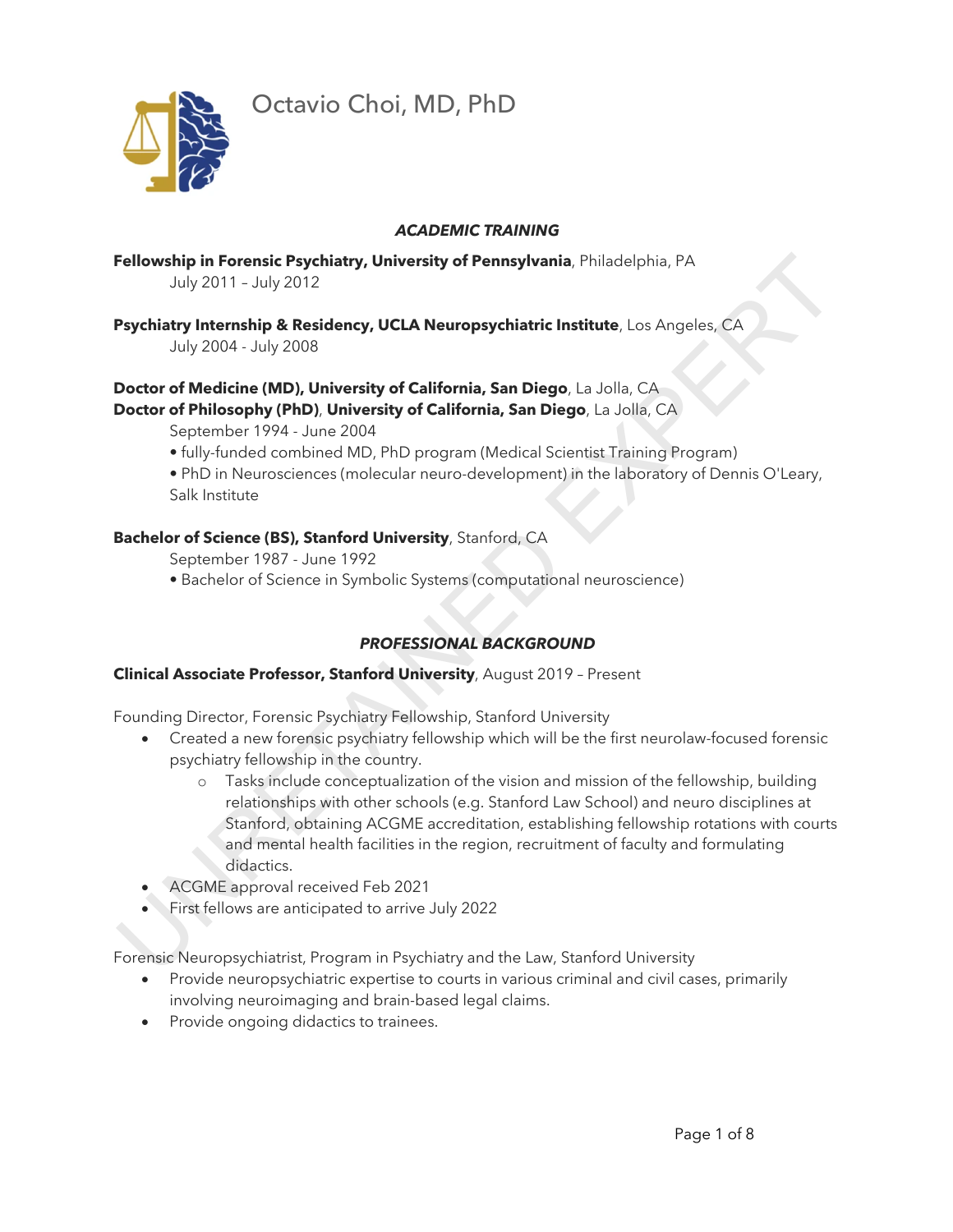- Organize and promote forensic activities amongst Stanford faculty.
- Conduct ongoing research in neurolaw, particularly: neural correlates of psychopathy/criminality, ethical issues regarding mind-reading from brain activity, and phenomenology of mass shootings.

Interventional Neuropsychiatrist, Interventional Psychiatry Group, Stanford University

• Clinical work and research involving neuromodulatory approaches to psychiatric treatment, including TMS, ECT, and VNS.

Co-instructor, "The Brain and the Law," Stanford University

- Designed, developed, and teach on a yearly basis
- 3-unit undergraduate course at Stanford University, 100 students enrolled

Professional Wellness Advisor, Stanford Health Care (SHC)

• Primary responsibilities include evaluating medical staff referred to SHC's Wellbeing Committee and Committee for Professionalism, formulating intervention plans and making recommendations to the committee, and helping to develop treatment resources at Stanford for impaired physicians. Constructor, The Brain and the Law," Stanford University<br>
• Designed, developed, and teach on a yearly basis<br>
• Designed, developed, and teach on a yearly basis<br>
• 3 unit undergraduate course at Stanford University, 100 st

#### **Director, Forensic Evaluation Services**, **Oregon State Hospital**, March 2016 – July 2019

The Forensic Evaluation Service of the Oregon State Hospital conducts most court-ordered forensic evaluations in the state of Oregon, with over 1,400 evaluations completed in 2018 (e.g. insanity; competency to stand trial, extreme emotional disturbance).

Job responsibilities of the director include:

- Teaching and supervision of all forensic evaluators at the Oregon State Hospital, providing consultation on complex cases.
- Report writing and testimony in high profile and complex cases
- Specialized skills in evaluation of neuroscience and biological evidence as applied in legal proceedings.
- Teaching and supervision of OHSU forensic psychiatry fellows
- Teaching and supervision of OHSU medical students and psychiatry residents
- Providing consultation to district attorneys, judges, and legislators regarding forensic evaluations and assessments

#### **Affiliate faculty, Division of Public Psychiatry, Oregon Health and Science University,** June 2017 – July 2019.

# **Assistant Professor, Division of Public Psychiatry, Oregon Health and Science University,** June

2013 – June 2017

- Academic research: delusional disorder; neurolaw; fMRI-based lie detection; criminal responsibility and brain damage; neural basis of psychopathy; biological influences on behavior
- Organized and presented a conference at OHSU on the topic of Addiction Neuroscience in partnership with the MacArthur Foundation Network on Law and Neuroscience, Oct 2016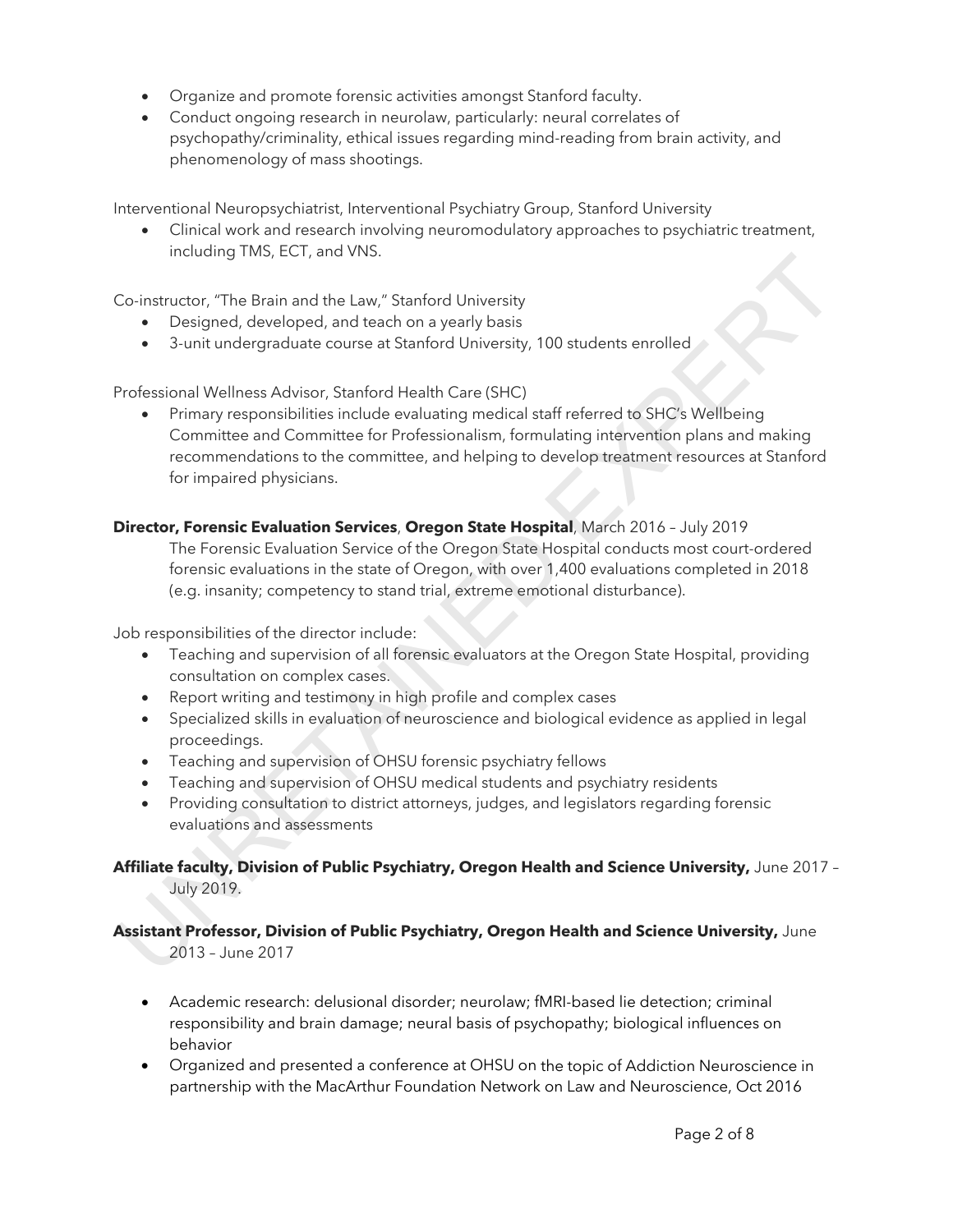• As chair of the Forensic Neuropsychiatry Committee (2014-2017) of the American Academy of Psychiatry and Law, organized and presented yearly workshops, panels, and courses on various topics regarding neuroscience and the law such as "Neuroscience and Criminal Responsibility" and "Pain Neuroimaging: Neuroscience and Forensic Implications." (see Presentations section, below)

## **Chief Academic Psychiatrist, Oregon State Hospital**, July 2014- March 2016

Job responsibilities include:

- Supervised all Oregon Health and Sciences University (OHSU)-affiliated faculty at the Oregon State Hospital
- Recruited faculty to OHSU/OSH
- Arranged academic conferences at OHSU and OSH
- Conducted competency and insanity evaluations for high-profile cases
- Supervised and organized all OHSU student, resident, and fellowship trainee clerkships at Oregon State Hospital
- Course director for psychiatry resident didactics in forensic psychiatry
- **Certificate of Achievement** awarded Feb 1, 2016- for successful implementation of the hospital's involuntary medications process in the electronic medical record
- o Led a team of over 20 people in this effort, which involved mapping, streamlining and redesign of a complex, 20+ step process to maximize clinician efficiency, minimize clinician errors, and maximize legal admissibility. • Supervised all Oregon Health and Sciences University (OHSU) affiliated foculty at the Oregon<br>
State Hospital CollSU/OSH<br>
• Recruited faculty to OHSU/OSH<br>
• Recruited faculty to OHSU/OSH<br>
• Conducted competers and meanin
	- o As a result of this effort, the time required to start involuntary medications on a new patient was cut in half (12 days to 6 days)

#### **Supervising Psychiatrist, Oregon State Hospital**, July 2014- Dec 2014

- Supervised psychiatrist for the Pathways program (Guilty Except for Insanity units)
- In this capacity, provided expert assistance to unit teams in managing complex patients

#### **Clinical Psychiatrist at Oregon State Hospital,** June 2013 – July 2014

- provided clinical psychiatric care on competency restoration units, GEI (Guilty Except for Insanity) units, and civil commitment units.
- conducted forensic evaluations (competency, insanity) at Oregon State Hospital, Salem

#### **Clinical Psychiatrist at Oregon State Hospital-Portland**, Sep 2012 – March 2013

• provided clinical psychiatric care for civilly committed patients.

#### **CERTIFICATIONS**

**General Psychiatry** Board Certification #60500, American Board of Psychiatry and Neurology, Jan 2010

**Forensic Psychiatry** Board Certification #1979, American Board of Psychiatry and Neurology, Oct 2013

#### **MEMBERSHIPS AND ASSOCIATIONS**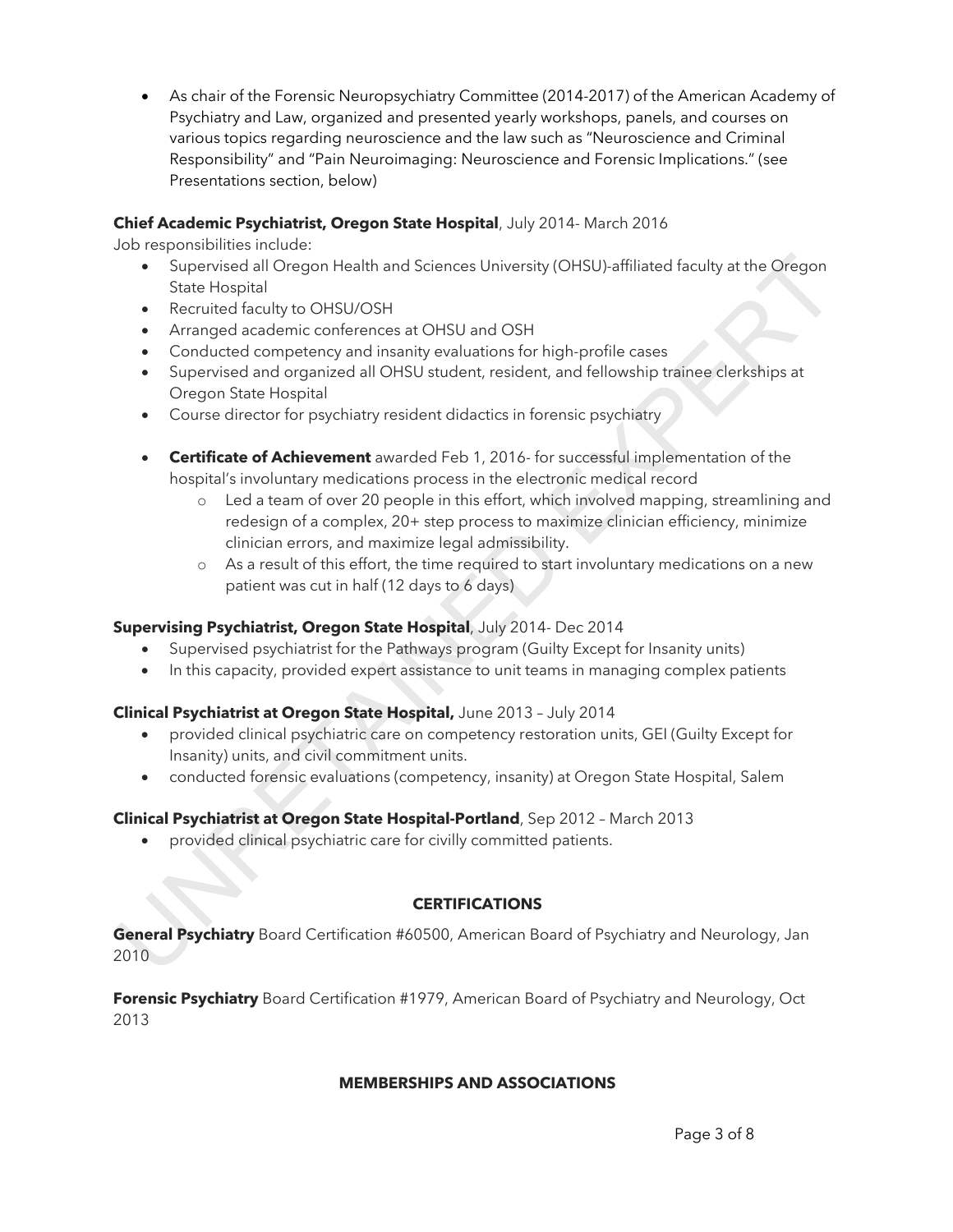- American Psychiatric Association (APA), fellow.
- Northern California Psychiatric Society (NCPS), member.
- American Academy of Psychiatry and the Law (AAPL), member.
	- Former Chair of the Forensic Neuropsychiatry committee in October 2014-2017.
	- Assoc. Editor, Journal of the American Academy of Psychiatry and the Law, Oct 2017-present.

#### **MEDICAL LICENSURE**

**CA**: A95041, expires 04/30/23

#### **ACADEMIC HONORS/AWARDS**

- Recipient of **2020 Innovator Grant**, Stanford University Dept of Psychiatry and Behavioral sciences
	- Winner of competitive grant, which will fund research into causes of mass shootings, culminating in a national conference titled "Insight into the unthinkable: towards an integrated understanding of mass shooters and mass shootings."
- Mind and Life summer research institute scholar, Mind and Life Institute, 2006
- Special recognition for USMLE step I score in 99th percentile
- Received Honors letter for Pathology, Neurology, and Laboratory medicine courses
- Received perfect score on MCAT exam, 1992
- Nominated for the Dean's Award for Academic Achievement, Stanford, 1990

## **Selected PUBLICATIONS / PRESENTATIONS / POSTER SESSIONS**

- Choi, Octavio (2022). "The Promise of Neuroinnovation toward Novel Therapeutics." Book chapter in *Ethics and Clinical Neuroinnovation*, Laura Roberts, editor, Springer Press, in press CA: A95041, expires 04/30/23<br> **ACADEMIC HONORS/AWARDS**<br>
Recipient of **2020 Innovator Grant**, Stanford University Dept of Psychiatry and Behavioral sciences<br>
Winner of competitive grant, which will fund research into causes
- Choi, Octavio (2022). "Introduction to Forensic Neuroscience." Invited lecturer, Stanford Law School, Mental Health Law seminar, Stanford CA, Feb 10, 2022.
- Choi, Octavio (2022). "What Neuroscience Can and Cannot Answer in the Courtroom." Grand Rounds presentation for the Psychiatry Department of University of California School of Medicine, San Francisco CA, Feb 15, 2022.
- Choi, Octavio (2022). "Introduction to Forensic Neuroscience." Invited lecturer, Harvard Law School, Law and Neuroscience seminar. Cambridge, MA, Feb 2, 2022.
- Choi, Octavio (2021). "The Fellowship Application Process Must Be Reformed." Featured speaker, American Academy of Psychiatry and the Law conference, online, October 28, 2021.
- Choi, Octavio (2021). "The Fellowship Application Process Must Be Reformed." *The Journal of the American Academy of Psychiatry and the Law,* 2021 Sep; 49 (3): 300-310.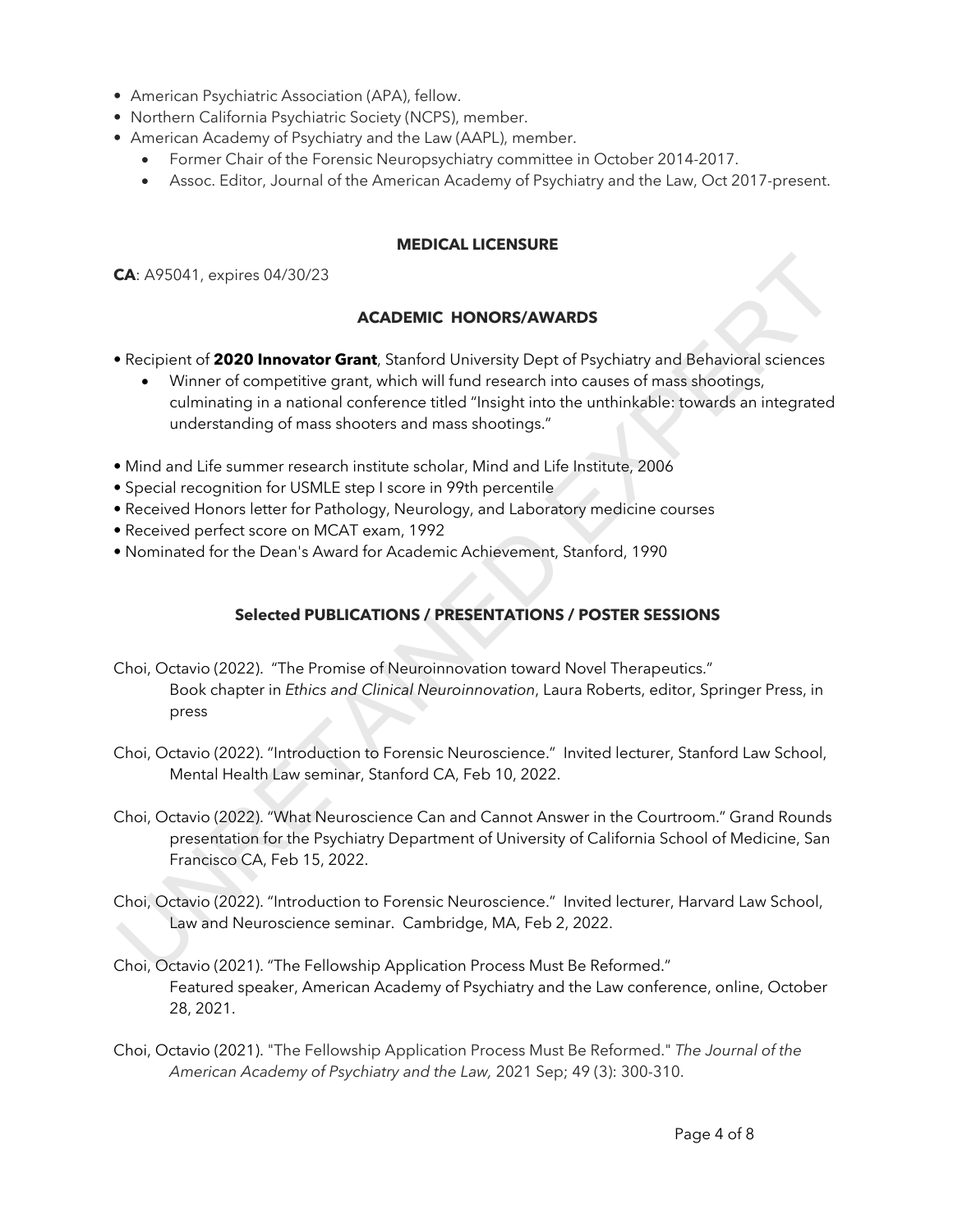- Choi, Octavio (2021). "Neuroscience and the Age of Innocence." Invited lecturer, University of California, San Francisco, Forensic Psychiatry Fellowship Program, March 11, 2021.
- Choi, Octavio (2021). "Introduction to Forensic Neuroscience." Invited lecturer, Harvard Law School, Center for Law, Brain and Behavior, Feb 3, 2021.
- Choi, Octavio (2020). "Neural Correlates of Criminality." Featured speaker, Napa State Hospital CME series, Napa CA, Sep 30, 2020.

Choi, Octavio (2020). "Announcing the First Neurolaw-focused Forensic Psychiatry Fellowship." *Newsletter of the American Academy of Psychiatry and the Law,* fall 2020.

- Choi, Octavio (2020). "Neural Correlates of Criminality." Featured speaker, Neuroscience and the Law Symposium, Seton Hall University School of Law, Newark NJ, Feb 14, 2020.
- Choi, Octavio (2019). "Neuroscience in the courtroom." Grand Rounds presentation for the Psychiatry Department of Stanford University School of Medicine, Stanford CA, Oct 10, 2019.
- Tacker, Katherine, and Choi, Octavio, (2019). Belonging, Therapeutic Landscapes, and Networks: Implications for Mental Health Practice. *The Journal of the American Academy of Psychiatry and the Law*, 2019 Aug; 47(3): 388-390.

Choi, Octavio (2019). "Neural Correlates of Criminality." Featured speaker, American Academy of Psychiatry and the Law conference, Baltimore, MD, October 25, 2019.

Choi, Octavio. "High restoration rates in treated patients with delusional disorder", *in preparation*. Whether delusional disorder (DD) is a treatable condition is an active controversy in forensic psychiatry, with real legal consequences—incompetent defendants who are thought to be unrestorable typically have their charges dismissed, whereas restorable defendants receive treatment until fitness is restored. In addition, the issue of restorability is one of the key factors in a *Sell*-type order analysis for administration of involuntary medications to non-dangerous defendants *(Sell v US, 2003).* Featured speaker, Napa State Hospital CME series, Napa CA, Sep 30, 2020.<br>
Choi, Octavio (2020). "Announcing the First Neurolaw focused Forensic Psychiatry Fellowship."<br>
Wewsletter of the American Academy of Psychiatry and

This paper analyzes a sample of patients with delusional disorder hospitalized at the Oregon State Hospital from 2009-2017 for the purpose of competency restoration, a highly ecologically-valid sample for the purposes of forensic decision-making. Preliminary analysis of our data indicates a 93% restoration rate (13/14) for patients with delusional disorder treated with antipsychotics versus a 27% restoration rate (3/11) for untreated.

Choi, Octavio (2018). "Psychopathy and the Neuroscience of Morality."

Public neuroscience lecture on behalf of Science on Tap (educational non-profit) regarding the neurobiological basis of psychopathy, moral reasoning, and implications for the law. Aladdin Theater, Portland, Oregon, October 30, 2018. Sold out show, 600 seat capacity.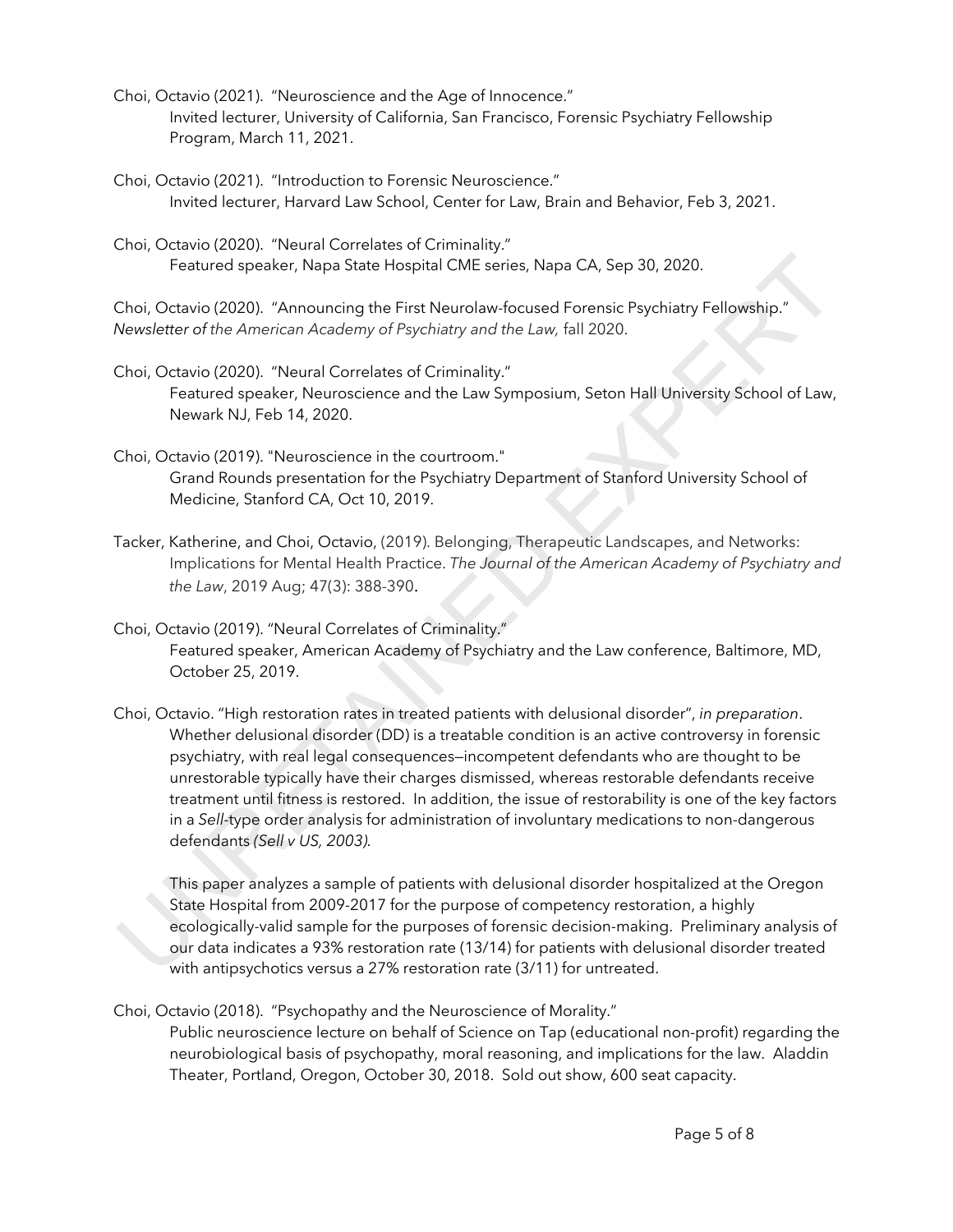Choi, Octavio (2018). "Neuroimaging in the Courtroom: Distinguishing Neuroscience from Neurononsense".

Invited speaker for the Los Angeles County Criminal Bench Seminar, an annual judicial training conference with over 200 criminal judges from Los Angeles County (the largest trial court in the country) in attendance. October 26, 2018.

Choi, Octavio (2018). "Psychopathy and the Neuroscience of Morality."

Public neuroscience lecture on behalf of OMSI (Oregon Museum of Science and Industry) regarding the neurobiological basis of psychopathy, moral reasoning, and implications for the law. McMenamins Mission Theater, Portland, Oregon, June 7, 2018. Sold out show, 250 seat capacity.

Choi, Octavio (2018). "Neurobiology of Deception."

Featured panel speaker on Pseudologica Fantastica, American Psychiatry Association conference, New York, New York, May 6, 2018.

Choi, Octavio (2018). "Can Neuroscience Eradicate Psychopathy?" Featured TEDx speaker, Portland State University, Portland, Oregon, Feb 24, 2018. Link to video, over 29,000 views. https://www.youtube.com/watch?v=RB-qhZl\_qLo

Choi, Octavio (2018). "Psychopathy: Neuroscience and Forensic Implications." Featured speaker, Oregon Law and Mental Health Conference, Portland OR, March 2, 2018.

Choi, Octavio, Tor Wager, Amanda Pustilnik, Stephen Easton (2017). "Pain Neuroimaging: Neuroscience and Forensic Implications."

Organized and led an expert panel presentation highlighting the latest neuroscience-based models of pain perception, efforts to use artificial intelligence and functional neuroimaging to quantify pain levels, and forensic implications of such efforts. American Academy of Psychiatry and the Law conference, Denver, CO, October 29, 2017. regarding the neurobiological basis of psychopathy, moral reasoning, and implications for the layor. MeManamins Mission Theater, Portland, Oregon, June 7, 2018. Sold out show, 250 seat<br>Choi, Octavio (2018). "Neurobiology o

Choi, Octavio, (2017). What Neuroscience Can and Cannot Answer. *The Journal of the American Academy of Psychiatry and the Law*, 2017 Sep; 45(3): 278-285.

This paper summarizes what I regard as the current potential and general limitations of neuroimaging evidence in court, based on experiences testifying in such cases.

Choi, Octavio, Francis Shen, David Faigman, and Mark Mapstone (2017). "Neuroscience and the Law." Judicial training sponsored by the MacArthur Foundation Research Network on Law and Neuroscience and the Advanced Judicial Studies Institute, San Diego CA, June 27, 2017.

Choi, Octavio (2017). "The Criminal Brain."

In 2017, I was selected by OHSU's Brain Institute to be a featured speaker in their "Brain Awareness" lecture series, established in 2000 to communicate the newest developments in neuroscience to the general public. Past speakers have included luminaries such as Christof Koch and Patricia Churchland. This talk reviewed the latest neuroscientific findings regarding the biological basis of psychopathy, and implications for the law. Newmark Theater, Portland, Oregon, March 20, 2017. Over 500 tickets sold.

Choi, Octavio (2017). "Neural Correlates of Moral Reasoning."

Page 6 of 8 Grand Rounds presentation for the Psychiatry Department of the Oregon Health and Sciences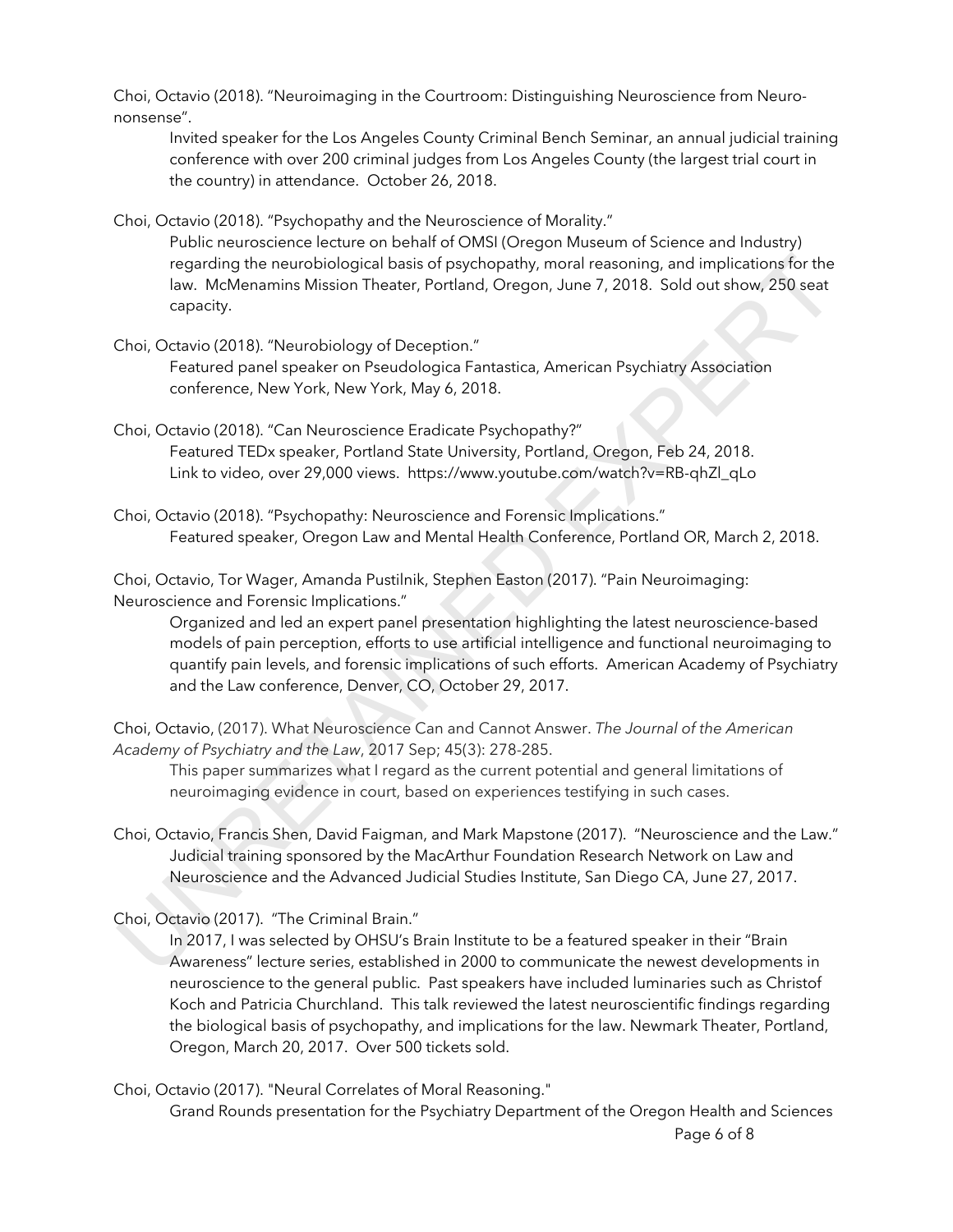University, Portland OR, March 2017.

Choi, Octavio (2017). "Reading Minds with Machines." Lecture at University of Oregon law school, Portland OR, Nov 2017.

Choi, Octavio, Ken Weiss, Tom Gutheil, et al (2017). "The Evolution of Forensic Psychiatry." Presentation at the APA's Guttmacher Award Ceremony regarding neuroscience and ethical dilemmas posed by the forensic psychiatrist's dual identities as psychiatrist and forensic expert. American Psychiatric Association conference, San Diego CA, May 21, 2017. Featured writeup in the Psychiatric Times, "Founder of Modern Forensic Psychiatry Honored with Guttmacher Award", July 28 2017.

Choi, Octavio, Stephen Morse, Francis Shen, Manish Fozdar, et al (2016). "Neurolaw 101: Introduction to Neurolaw for Forensic Psychiatrists."

Organized and taught a forensic neuroscience course highlighting neuroscience's potential and limitations to guide determinations of criminal responsibility, legally-relevant capacities such as testamentary capacity, lie detection, pain measurement, and violence risk prediction. American Academy of Psychiatry and the Law conference, Portland, Oregon, October 29, 2016. extured witetapin the Psychiatric Association conference, San Diego CA, May 21, 2017.<br>
Featured with Gultmacher Award", July 28 2017.<br>
Which Cuttomacher Award", July 28 2017.<br>
Choi, Octavio, Stephen Morse, Francis Shen, Ma

Choi, Octavio, Francis Shen, Michael Posner, Wilson Compton, et al (2016). "Reinventing Reentry: Brain, Behavior, and Better Decision-Making."

Co-organized and presented at MacArthur Foundation Research Network conference aimed at judges, lawyers, clinicians and neuroscientists, addressing issues of the neuroscience of addiction and the law, Oregon Health and Sciences University, Portland, Oregon, October 25, 2016.

Choi, Octavio, Francis Shen, Robert Granacher, et al (2015). "Neuroscience and Criminal Responsibility."

Organized and led panel presentation regarding the current state of neuroscience and its relevance in aiding determinations of criminal responsibility. American Academy of Psychiatry and the Law conference, Ft Lauderdale, Florida, October 23, 2015.

Choi, Octavio (2015). "Mind-reading with fMRI."

Grand Rounds presentation for the Psychiatry Department of the Oregon Health and Sciences University, Portland OR, May 2015.

- Choi, Octavio (2015). "Mind-reading with fMRI: promise and perils." Presentation at University of Oregon law school, Portland OR, Feb 20, 2015.
- Choi, Octavio (2015). "The Neurobiology of Borderline Personality Disorder." Featured presentation at Oregon Psychiatric Association annual meeting, Portland, Oregon, Feb 28, 2015.

Choi, Octavio (2015). "Neuroimaging and Lie Detection: ready for court?" Book chapter in *Psychiatric Expert Testimony: Emerging Applications*, Kenneth Weiss and Clarence Watson, eds, Oxford University Press, 2015: 84-96. Featured review in the American Journal of Psychiatry, 172:9, Sep 2015: 915.